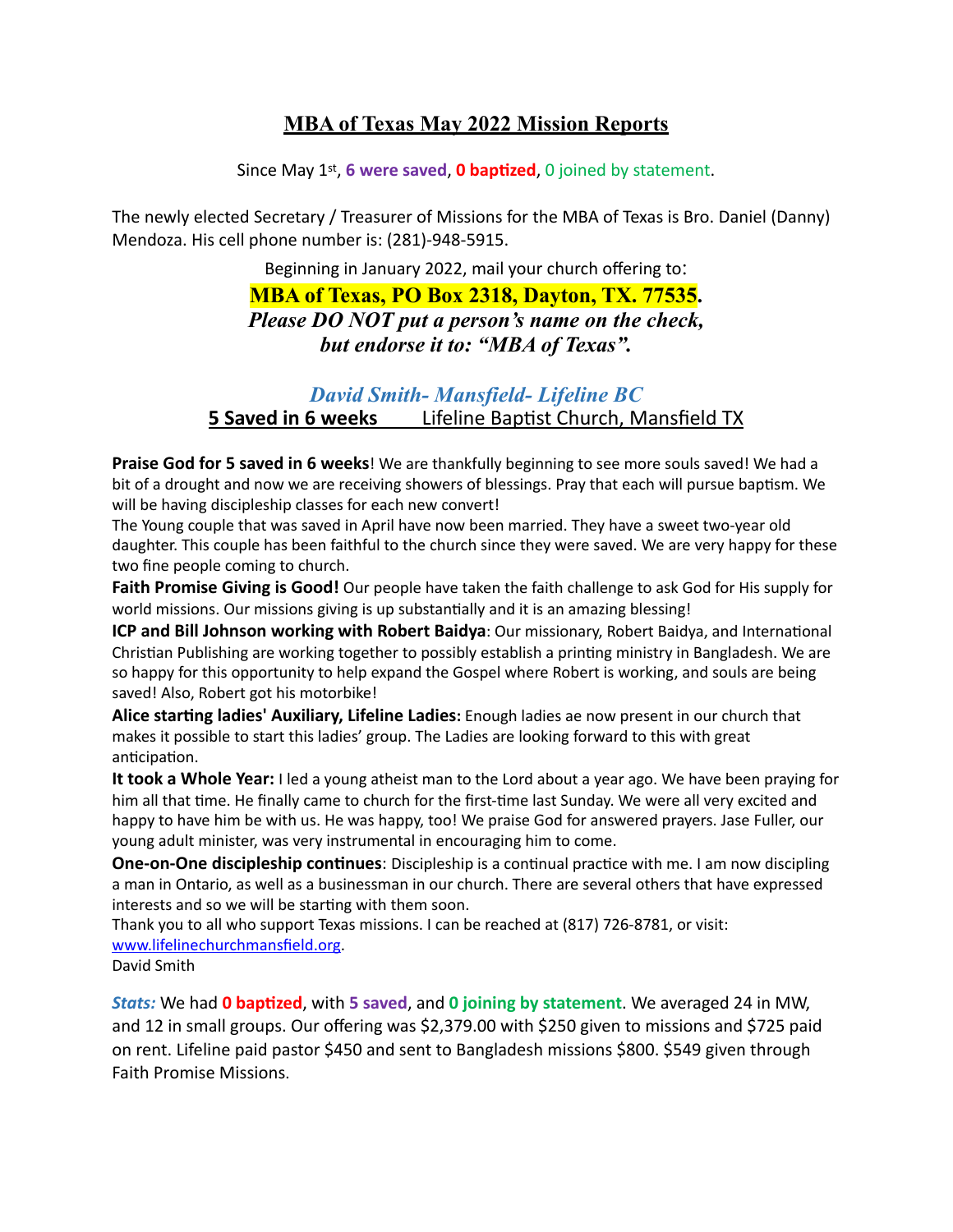## *Steven Haney- Lubbock- Texas Tech MBSF Director*

**Another School Year Down** May was good for what it was. We always struggle to do much in May due to there only being 2 weeks of school and that second week being Finals week which means we don't do much that week at all. However, at our last Bible study we had 5 students which was good for that Monday, so I was happy about that. We also did a "*Breakfast for Dinner and Movie" night* to celebrate the end of Finals and had 7 students show for that! One big thing we did was take our annual vote for officers and had our previous VP ask to step down due to class schedules for his last year. Our Student Org rep stepped up and was voted in as VP and one of our previous freshmen was put in as our student org rep. Our student president remained in office for another year. I am excited for these officers and look forward to getting started again in the Fall!

We have plans to hold a couple of booths this summer during the campus tours for prospective students. As students considering TTU come in with their parents they walk a tour path around campus and TTU allows Student Orgs to set up booths to hand out material in certain places along the tour path, so please pray that we can make some good contacts with those booths! Also please begin to pray for us as we get things ready with handouts and flyers/material for our welcome week booth in the fall that we will be able to get a lot more students involved this next year.

Our monthly support was about \$3,600 for the month which is always a blessing. We are still trying to reach our \$4,500/month goal to find an MBSF house. I am still keeping up with Zillow and looking for a house but as of yet nothing within in our price range has come on the market close to campus. It may take the housing market going back to at least close to what it was precovid before we find one, but God can open doors that we haven't considered so please continue to pray with us! If anyone has any questions, please let me know at s haneymbsf@outlook.com or 806-470- 2850. Thank you all and may God bless!

# *Victor Rice- San Antonio- Shiloh MBC*

#### **Shiloh MBC for May Report**

*Stats:* Salvation 0, Lettered 0, Statement 0, Church offering \$3584.00, Paid to Missions \$300.00. Sunday School attendance 28, Sunday worship 33, Sunday evening 22, Wednesday evening 28.

 The Month of May has kept us busy as we were blessed to have 3 first time visitors. We were blessed to honor 8 mothers along with serving our Mother's Day luncheon. Our family was grateful that my youngest daughter (sister Stephanie) was blessed with another year of life. The members of Shiloh are getting ready to do VBS next month on June 10-13, we are prepping for a successful event for the Lord. We thank the Lord for the support and prayers for us at Shiloh MBC

Brother Victor Rice

## *Glenn McCarver- El Paso- Borderland MBC*

**Month of Blessings** May started with the birth of my *first grandchild*, Aria, and ended with me celebrating my 50th birthday! Needless to say, this month I was extremely blessed.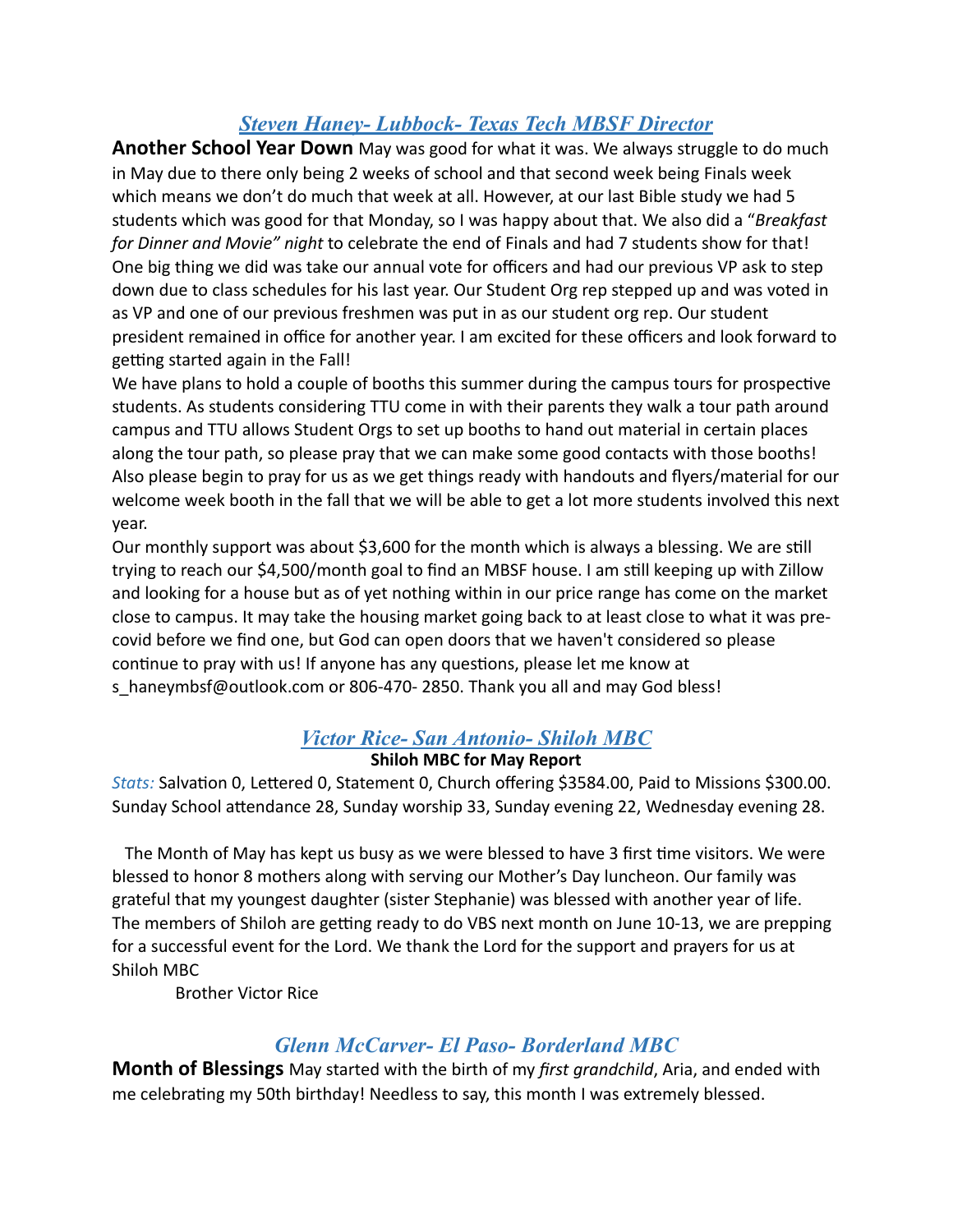On May 2nd, our granddaughter entered this world and made Amy and me grandparents. We were thrilled to know that after several hiccups during the pregnancy, both mom and baby were healthy (Dad was even able to survive as well). At the end of the month, Amy hosted a party for my birthday. What I did not know was that she had invited friends from out of town. It was a great surprise to come in the living room and there was John and Teresa Kight from Roswell, NM! What a great blessing to have true friends that would drive over 3 hours one way to be here for my birthday.

**Servant's Heart** I am not only blessed this month with my granddaughter and my birthday, but as I look around, I am blessed by an 81- year-old man in our congregation. This man, no matter where he is, constantly is inviting someone to our services. Whether he is at a laundromat, Sam's Club, or even a gas station, he asks them about their salvation and invites them to visit us. He often comes with a prayer request that they have mentioned to him for themselves or a loved one. He truly has a servant's heart! Not only am I thankful that he is a member here, but I am also blessed to call Bobby McCarver my dad!

**Prayer Request** Next month, while we are gone to our National Meeting in Florida, my soninlaw, Raul will be preaching to our congregation. Over the past several months, he has had some of his lost family members attend services, and we ask you to pray specifically that he can be used to reach them with God's Word so that they will come to know Jesus as their Savior!

 Also, since January, we have lost between \$425-\$750 per month in support of this mission. We ask you to pray about this with us, for others to come along and support the work here in the Borderland!

### *Greg Devine- Rosharon- New Church Plant*

 Since we started in this work at the end of last year, one of the highlights has been all of the new and renewed connections that we have made with churches here in south Texas. May included deputation visits with 3 of these churches, as well as continued fellowship through meals, events, etc. We are so thankful for all of you!

**Pregnancy Help Center:** During her weekly volunteer time at the Pregnancy Help Center, Amy had the opportunity to lead a young lady to accept Christ as her Savior! Rejoice with us for this new believer and pray for her as she begins life anew with Christ.

**Weekly Meetings**: We continue to meet weekly in our home with as many as four families per meeting. The meeting with the highest attendance included 21 people! God is faithful to continue to bring people together to study His Word together.

**Dale Completes Studies**: Our oldest son Dale has completed his homeschool High School studies, and we will hold a graduation celebration for him soon. Please pray for him as he seeks God's will for his life, and for us in this transition.

**Memorial Day:** We invited our neighbors to a cookout on Memorial Day. We had 6 neighbors from 3 households respond to our invitation. It was a great time of fellowship, and we are thankful to be more connected in our community.

If you would like for me to come to your church this summer, please reach out to me through the contact info at the bottom of the page. There is more to share than what fits in a report every month, and I would love to connect with your church and have more partners in our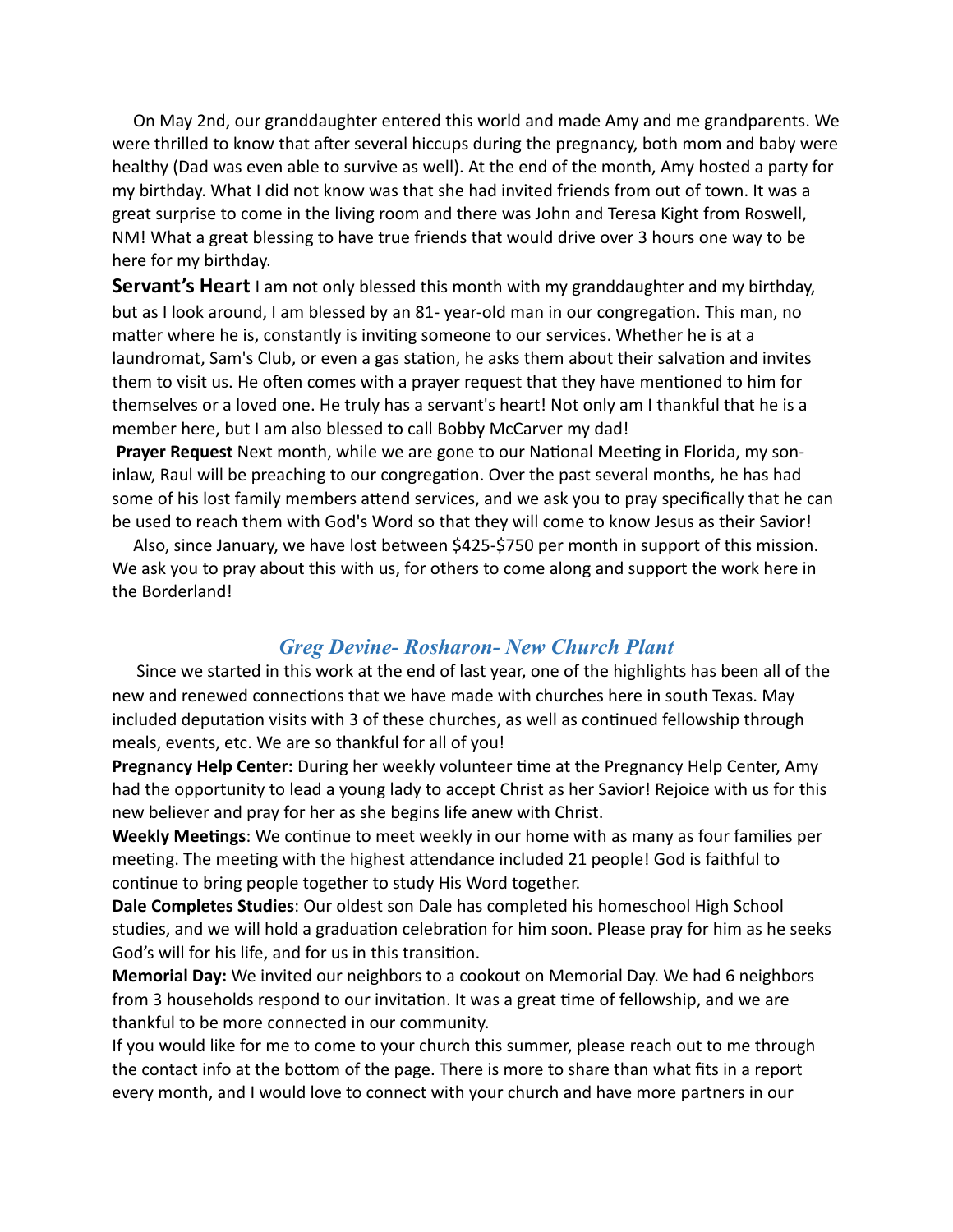Ministry!

Thank you for your support! Bro. Greg Devine

## *Larry Watson- Rockdale- Landmark MBC*

 **Trip Saved!** May has been such a great month here in Rockdale, Texas! Our son, Tripp, accepted Christ as his Savior on May  $17<sup>th</sup>$  on the way home from a revival we attended. He had previously made a profession of faith when he was much younger but realized that he was not saved. So, 45 minutes from home he got saved! He couldn't wait a moment longer! Praise the Lord. Our daughter, Alyssa has been saved for a few years but was never baptized and we are planning to baptize them both in a couple of weeks!

**Summer News:** In other news, attendance has been kind of low this month, with people traveling, but we finished the month out with 25 in our 5th Sunday Service. We held our 5th Sunday Singing and enjoyed the fellowship following. As summertime is upon us, we have member's grandkids visiting and we are excited for the opportunity to minister to these children. Please continue to pray for us here in Rockdale.

*Stats:* We averaged 11 in SS; 14 in MW; 11 in EW; and 7 on WE. Given to Missions: \$615.20; Offerings \$5,012.00 with One SAVED!

#### *Joe Bozarth- Conroe- Fellowship BC* **May 2022 Fellowship Baptist Mission**

 Fellowship Baptist Mission hosted the Trinity River Missionary Baptist Association Mission Rally in May. Most of our churches in the association were represented and attendance was good. Brother Danny Mendoza brought an excellent message.

 All classes have been assigned for the Vacation Bible School. We have members serving in food, crafts, and music for the event. Praise Jesus, we have enough members to cover all needed spots for Vacation Bible School!!! Anyone who wants to assist is welcome to come join us in July.

 The youth held our Fifth Sunday services last week. We had 27 in attendance for the service and not all of our regulars were there. Brother Carrillo brought the message and warmed our hearts with his testimony. His family came to our service and our youth enjoyed his boys.

We are looking forward to our very busy June.

 Our averages for May 2022: Sunday School=22, Morning worship=24 Evening Worship=10 Wednesday Bible Study=8

The total offerings of members  $\frac{1}{2}6795.35$  Gave to Missions  $\frac{1}{2}807.32$ 

Thank you for your prayer and offerings. Bro. Joe

Please consider making Texas MBA a part of your faithful missions giving. If you'd like to have me come and present our current works, and encouragement of additional works at your church, please call me at (281) 948-5915. I have a few appointments open before and after the